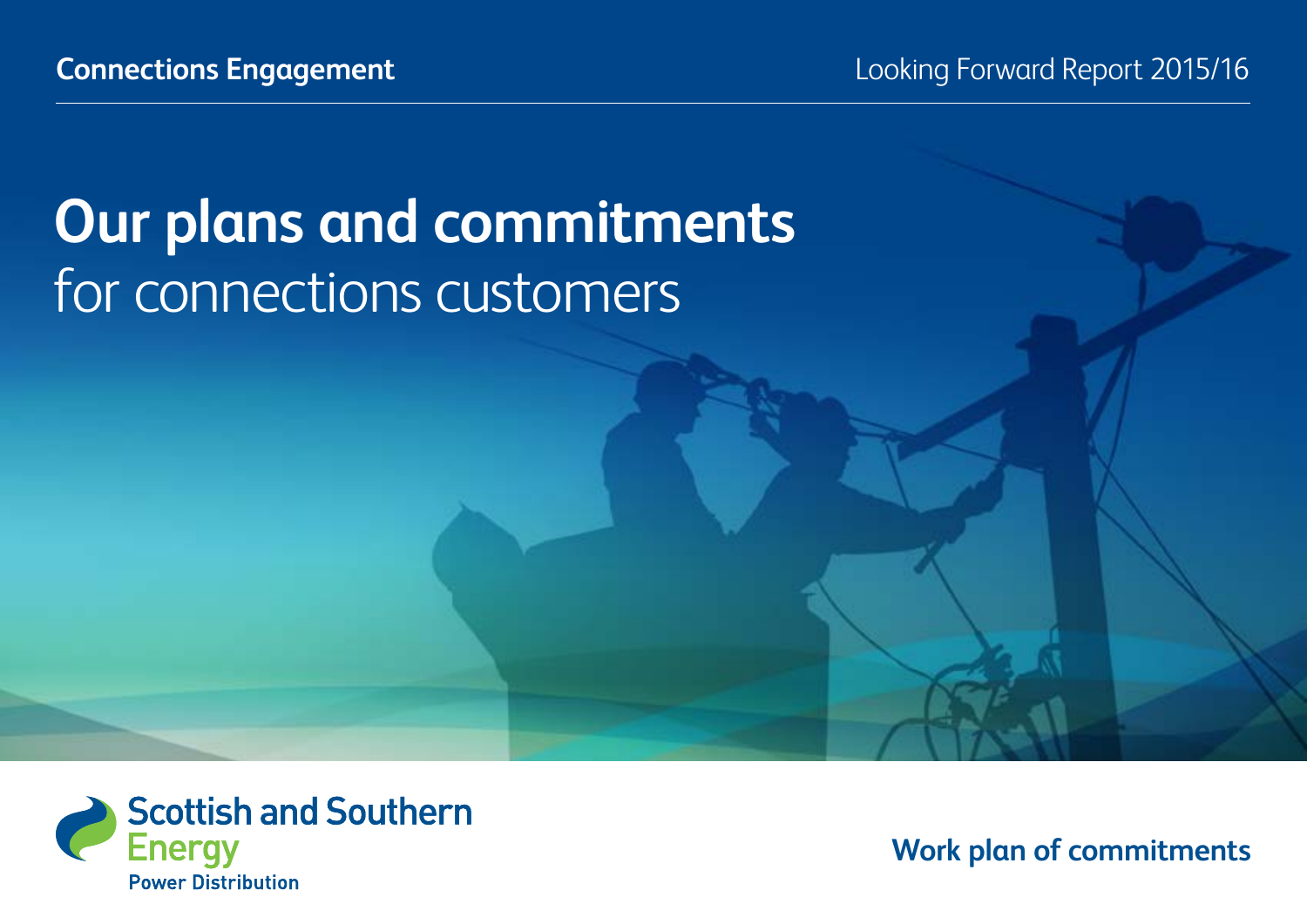### **Introduction**

Providing excellent service to our customers is at the heart of what we do. This document details our commitments for all of our connections customers, some aimed at specific groups while others have wider benefits for all. It aims to tackle the issues you have identified in order to improve the overall experience for all our generation, demand and unmetered customers.

#### **Contents**

It is essential that we don't stand still, but that we continue to learn and build upon our achievements from last year. We take into account the broad range of connections customers we serve, with your specific, individual needs. So whilst working to implement our commitments we have also been actively engaging with all our connections customers through a wide variety of routes to seek the feedback to help inform this work plan as well as our wider business improvement activities.

The coming year will see us focus on six key areas where you have told us you would like to see continuing improvements:

- Community Projects
- Customer Service
- Information Provision
- The Application Process
- Getting Connected
- Choice in Connections

We will follow this update up with our full work plan of activities by the end of May 2015. This will provide you with more specific information on each of our commitments, including:

- more detailed evidence of how the commitment was identified or requested by our connections customers
- a more detailed explanation around how we intend to deliver the commitment
- a targeted time of completion
- how we will measure what we implement, including clearly measurable key performance indicators

We hope you find this document both useful and interesting in showing how we are responding to your needs as a connections customer.

We appreciate your feedback on what we are doing. If you would like to share your thoughts, or if you would like to be kept up to date with our plans and progress through the year, please contact our connections engagement team at connectionsfeedback@sse.com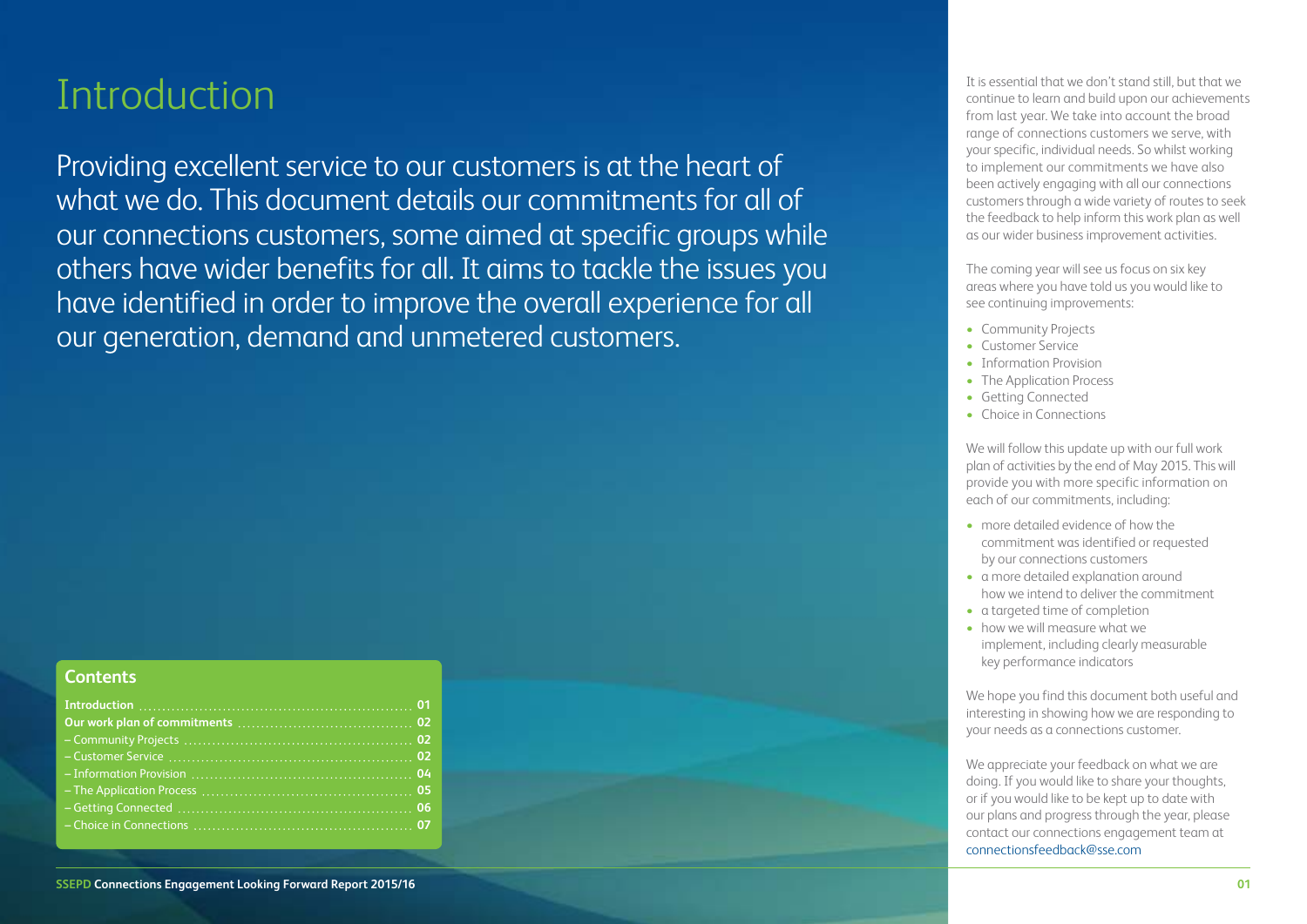## Our work plan of commitments

|                           | <b>Commitment</b>                                | <b>Description</b>                                                                                                                                                                                                                                                                                                                                                                                                                                                                                                                                                                                                                                                                                                                                                                                                                                                                                                                                                            |
|---------------------------|--------------------------------------------------|-------------------------------------------------------------------------------------------------------------------------------------------------------------------------------------------------------------------------------------------------------------------------------------------------------------------------------------------------------------------------------------------------------------------------------------------------------------------------------------------------------------------------------------------------------------------------------------------------------------------------------------------------------------------------------------------------------------------------------------------------------------------------------------------------------------------------------------------------------------------------------------------------------------------------------------------------------------------------------|
| <b>Community Projects</b> | Dedicated account manager for community projects | We will provide a dedicated Account Manager for community projects, to allow all community projects to benefit from one point of contact<br>for any queries they may have with their connection. They will be responsible for looking after all community connection projects and;<br>- attend industry meetings and liaise with community bodies to help develop relationships with all parties involved<br>in a community connection<br>- have regular catch up meetings to discuss current and potential projects making things easier for all parties<br>- will take the opportunity to speak with you to fully understand the details of your request<br>- ensure you know what to expect from start to finish through the connection process.                                                                                                                                                                                                                           |
|                           | Run training workshops                           | We plan to host customer training workshops on our systems with a particular focus for community projects. Currently we provide access<br>to much of the systems and information we use but we are aware that not everyone has the same level of experience to be able to make<br>use of these. We understand that it is one thing to allow access to these systems but customers may need help with how to use them and<br>interpret the information that they contain. To improve experience we will offer training courses and workshops to help their knowledge<br>in the use of our materials such as GIS (maps), LTDS (long term development statement), online heatmaps and our Electricity Network<br>Diagrams. We will consult with both our community connection customers and the appropriate community bodies to facilitate the best<br>use of these sessions.                                                                                                    |
|                           | Community connections guide                      | We recognise that people involved in community projects aren't always aware of how to go about applying for a community connection. Our<br>community customers have told us that quite often they are new to working with this industry and they are often volunteers who have limited<br>background in what connecting a community generator or community heat or power project involves. Building on our current suite of various<br>connection quides and process maps we developed last year, we plan to work with the community groups and the relevant community bodies<br>to develop a 'Community Connection Guide' to assist community groups with the various stages of connecting their project.                                                                                                                                                                                                                                                                    |
|                           | Commercial and contractual innovation            | Last year we were involved in a number of community projects where we explored novel connection agreements to allow these to progress<br>early. We will continue this development so that in areas that are contractually, but not physically constrained, we will work with local<br>communities and developers to explore options available to allow their connection to be brought forward ahead of the reinforcement they<br>are dependent on.                                                                                                                                                                                                                                                                                                                                                                                                                                                                                                                            |
| <b>Customer Service</b>   | Account Manager function extended                | Last year we extended our account managers across all of our large generation customers. Feedback received has been very positive and<br>supportive of this approach. We now plan to extend these to our large demand connection customers as we recognise having a single point of<br>contact to liaise with you throughout your project is beneficial to you too. We will provide dedicated key account managers located locally at<br>each of our regional offices to manage your connection from enquiry through to completion. These dedicated key account managers will:<br>- be responsible for looking after all works associated with your project<br>- have regular catch up meetings to discuss current and potential future projects making things easier for you to connect<br>- take the opportunity to speak with you to fully understand the details of your request<br>- ensure you know what to expect from start to finish through the connection process. |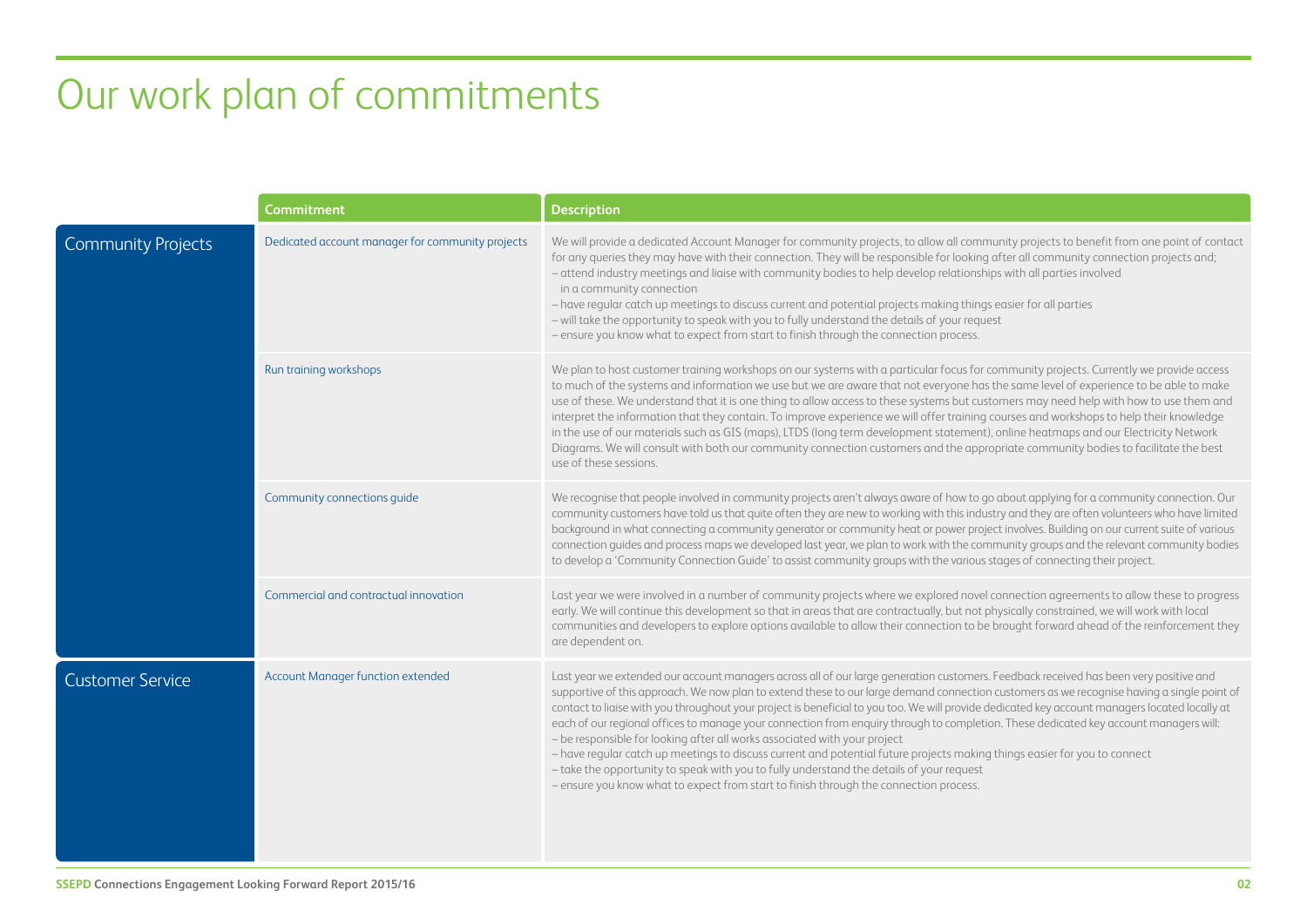|                         | <b>Commitment</b>                                           | <b>Description</b>                                                                                                                                                                                                                                                                                                                                                                                                                                                                                                                                                                                                                                                                                                                                                                                                                                                                                                                  |
|-------------------------|-------------------------------------------------------------|-------------------------------------------------------------------------------------------------------------------------------------------------------------------------------------------------------------------------------------------------------------------------------------------------------------------------------------------------------------------------------------------------------------------------------------------------------------------------------------------------------------------------------------------------------------------------------------------------------------------------------------------------------------------------------------------------------------------------------------------------------------------------------------------------------------------------------------------------------------------------------------------------------------------------------------|
| <b>Customer Service</b> | Improved selection of process maps<br>and guidance booklets | Over the last few years we have introduced a series of commitments to help improve our customers experience through tailored first<br>contact. To help connection customers identify our processes for connection or other services, we will continue to develop our suites of easy<br>to understand information booklets and process maps to guide customers through what to expect. Throughout the year we have asked<br>customers for feedback on which of our processes they would like to see explained. The large generation connection process, clarity around<br>our disconnections process and help with our wayleaves and legals process are the three areas which customers told us needed attention to<br>help improve the service we offer. These guides will help explain what customers can expect when applying for a connection. Therefore this<br>year we commit to providing improved literature around:         |
|                         |                                                             | - Wayleaves / Legal process: A guide on the key features and considerations of the wayleaves and legal process involved when delivering<br>a connection.                                                                                                                                                                                                                                                                                                                                                                                                                                                                                                                                                                                                                                                                                                                                                                            |
|                         |                                                             | - Large Generation Process: The processes followed by larger distributed generation projects can vary and this guide will explain the main<br>differences that developers should be aware of.                                                                                                                                                                                                                                                                                                                                                                                                                                                                                                                                                                                                                                                                                                                                       |
|                         |                                                             | - Disconnection process: This guide will detail the various stages involved in arranging a disconnection.                                                                                                                                                                                                                                                                                                                                                                                                                                                                                                                                                                                                                                                                                                                                                                                                                           |
|                         | Improved methods of engagement activities                   | Last year we introduced a rolling programme of monthly connection surgeries. This provides a local regular opportunity for customers to<br>engage with the key staff involved in their project. Feedback from our surgeries has been very positive. Building on this, we are reviewing<br>how we engage with all our different customer types and propose to have a full program of different engagement methods including;<br>- Phase 2 of our events calendar thus providing an at a glance view of all upcoming events and activities with the ability to register<br>timeslots at surgeries and other events where applicable<br>- Independent connection provider (ICP) workshop including a section on policy with a view to clarifying any grey areas,<br>- Introducing a connections steering panel to provide customers the opportunity to influence our high level connection strategy for major<br>connection customers. |
|                         | Extend support for application to evenings<br>and weekends  | Currently our customer service centre staff who are the first point of contact for all connection applications are only available during<br>normal office hours (8am to 5pm). We would like to consider extending those opening hours if it would be beneficial to you to include<br>evenings and Saturday's. We have had a varied response to this from our stakeholders and so we plan to consult further on this with an<br>intention to extend our working hours if supported by you later in the year.                                                                                                                                                                                                                                                                                                                                                                                                                         |
|                         | Staff contact maps available on our website                 | Customers have told us they would like to have contact information for our connection staff available so they can better understand our<br>structure to know who is responsible for their project. We commit to providing a comprehensive list of key SSEPD staff for you to contact for<br>any queries you may have regarding your connection. This will include the geographic area they cover and a brief description of their role<br>and responsibilities. This will be made available on our website and regularly updated.                                                                                                                                                                                                                                                                                                                                                                                                   |
|                         | Implement a 'load calculator' on our website                | For our smaller projects, to help you identify what capacity you should be applying for we will provide a 'load calculator' on our website to<br>assist our customers to calculate additional and total load. This will be available along side our online application forms.                                                                                                                                                                                                                                                                                                                                                                                                                                                                                                                                                                                                                                                       |
|                         | Early feedback on the progress with your application        | For larger projects with longer timescales and where appropriate, we will provide updates on the progress of your application at an early<br>stage. This will take the form, following initial assessment, of a call or email from your Contract Manager to update you on progress of the<br>design and any high level findings.                                                                                                                                                                                                                                                                                                                                                                                                                                                                                                                                                                                                    |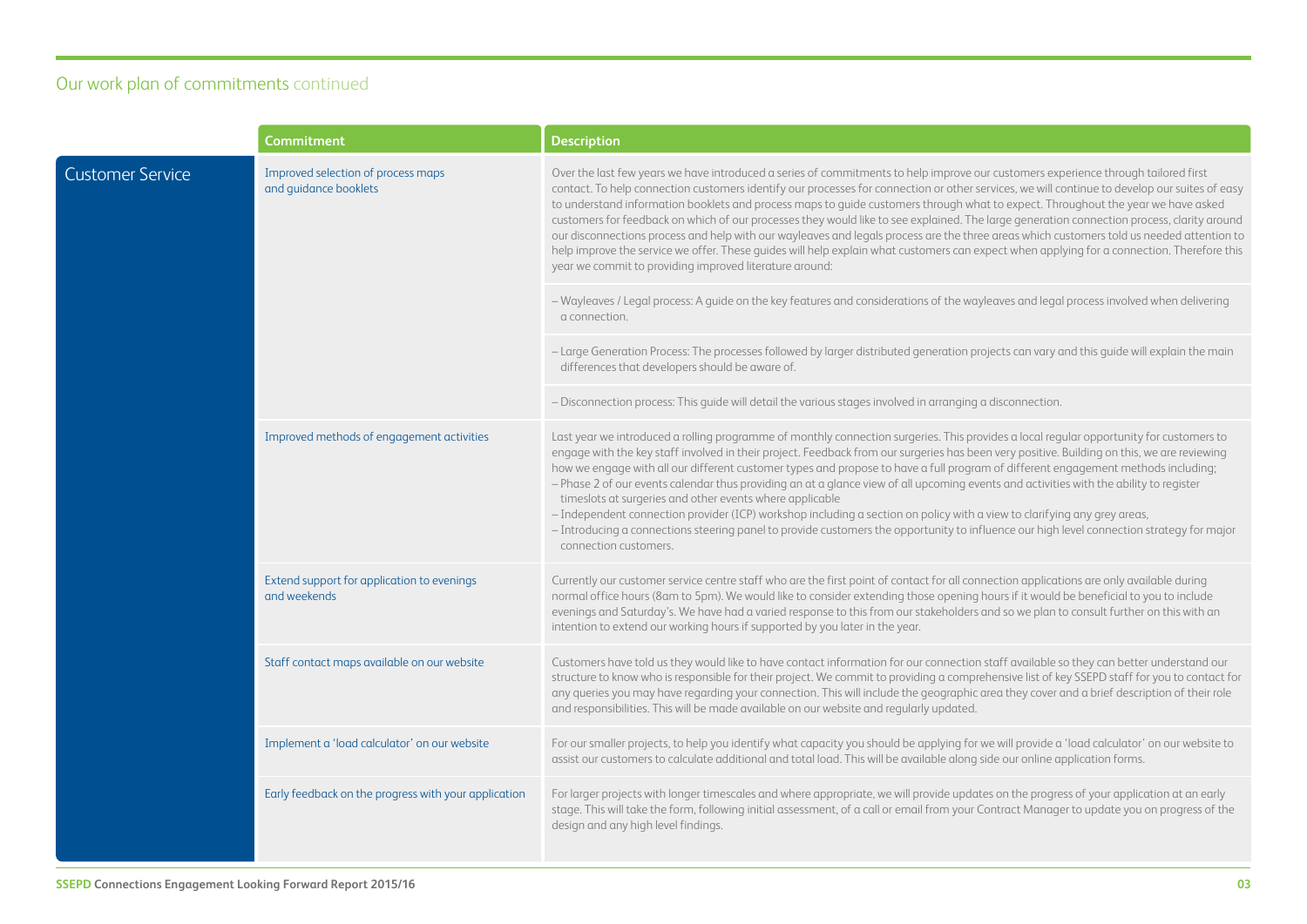|                              | <b>Commitment</b>                                                                                    | <b>Description</b>                                                                                                                                                                                                                                                                                                                                                                                                                                                                                                                                                                                                                                                                        |
|------------------------------|------------------------------------------------------------------------------------------------------|-------------------------------------------------------------------------------------------------------------------------------------------------------------------------------------------------------------------------------------------------------------------------------------------------------------------------------------------------------------------------------------------------------------------------------------------------------------------------------------------------------------------------------------------------------------------------------------------------------------------------------------------------------------------------------------------|
| <b>Information Provision</b> | Access to network diagrams                                                                           | We understand providing you with as much information in relation to visibility of our existing network can only help you in making decisions<br>around your project. We will provide access to our systems starting with our extra high voltage and high voltage network diagrams (in PDF<br>format) on our website. This would give you the ability to understand how our network is connected, and allow you to predict if you could<br>easily connect your project to our existing infrastructure. This facility would help give you a better overview of our network in the area of<br>your proposed connection.                                                                      |
|                              | <b>Extension to Heat Maps</b>                                                                        | We have recently produced online maps with information to show how much capacity is available for large generation connections. This<br>has been well received by our customers. We will continue to improve this with the ability to download the information from the heat map<br>tool into different formats. We now also want to extend this to customers who are looking to connect large loads, for example data centres,<br>commercial units, retail parks or large housing estates. This information will show you where the headroom is available on our networks to<br>give you better up-front information around likely reinforcement costs and timescales for your projects. |
|                              | Standards of Performance – included in our terms<br>and conditions and explained in our quote letter | Our guaranteed standards of performance provide you with the parameters by which guarantee that we will cost, schedule and deliver your<br>connections to our networks. These standards vary depending on the size of the connection you require and the works involved. To make<br>sure you know what we always commit to, we will make these transparent in our Terms and Conditions and also include information on the<br>standards relevant to your quotation in the offer letter. This simply means we will let you know what standards apply when we are dealing<br>with your projects.                                                                                            |
|                              | Improved communal metering policy<br>(building network operators)                                    | Some of our stakeholders have asked us to review our policy in relation to communal metering in multi-occupancy buildings. We commit<br>to work with our developers to update our approach with alternative solutions for communal metering policy. We will make transparent the<br>facility for developers to become 'building network operators' which will allow them to install communal metering where they wish. We will<br>provide information on this as part of our application process.                                                                                                                                                                                         |
|                              | <b>Consolidated MPAN process</b>                                                                     | The MPAN is your unique connection point number and you need this to appoint your supplier and meter operator. We issue this number,<br>usually close to your energisation date for you to provide to your supplier. We will review our MPAN process with a view to improving the<br>clarity of information we provide. This will involve consolidating our Meter Point Administration Number (MPAN) process and supporting<br>this with a customer friendly quide to help customers understand the process and what to expect from start to finish.                                                                                                                                      |
|                              | Understanding wayleaves and legals process                                                           | We understand it can be frustrating to experience a delay in the progress of your connection due to wayleaves and legal process. We will<br>review and improve our wayleaves and legals providing a clarity in the information we provide you. We will:<br>- look internally to consolidate our process and question our overall approach with the commitment to redesign areas where identified;<br>- following this review we will tell you about the process and what you need to do at any particular time (including warning you of how long<br>certain items can take and advise up front at what stage you need to be completing certain aspects of your job).                     |
|                              | Unmetered supplies                                                                                   | Where a connection could be provided as unmetered we will facilitate the process, explaining the opportunities of an unmetered supply<br>and the limitations where applicable.                                                                                                                                                                                                                                                                                                                                                                                                                                                                                                            |
|                              | Register for information updates                                                                     | We will provide a service to enable you to register on our website for updates and then keep you informed of our progress throughout the<br>year, upcoming events and changes, even issuing as "draft for consultation" when we plan to change something to give you the chance to<br>help inform our plans and make sure they are fit for purpose for the future.                                                                                                                                                                                                                                                                                                                        |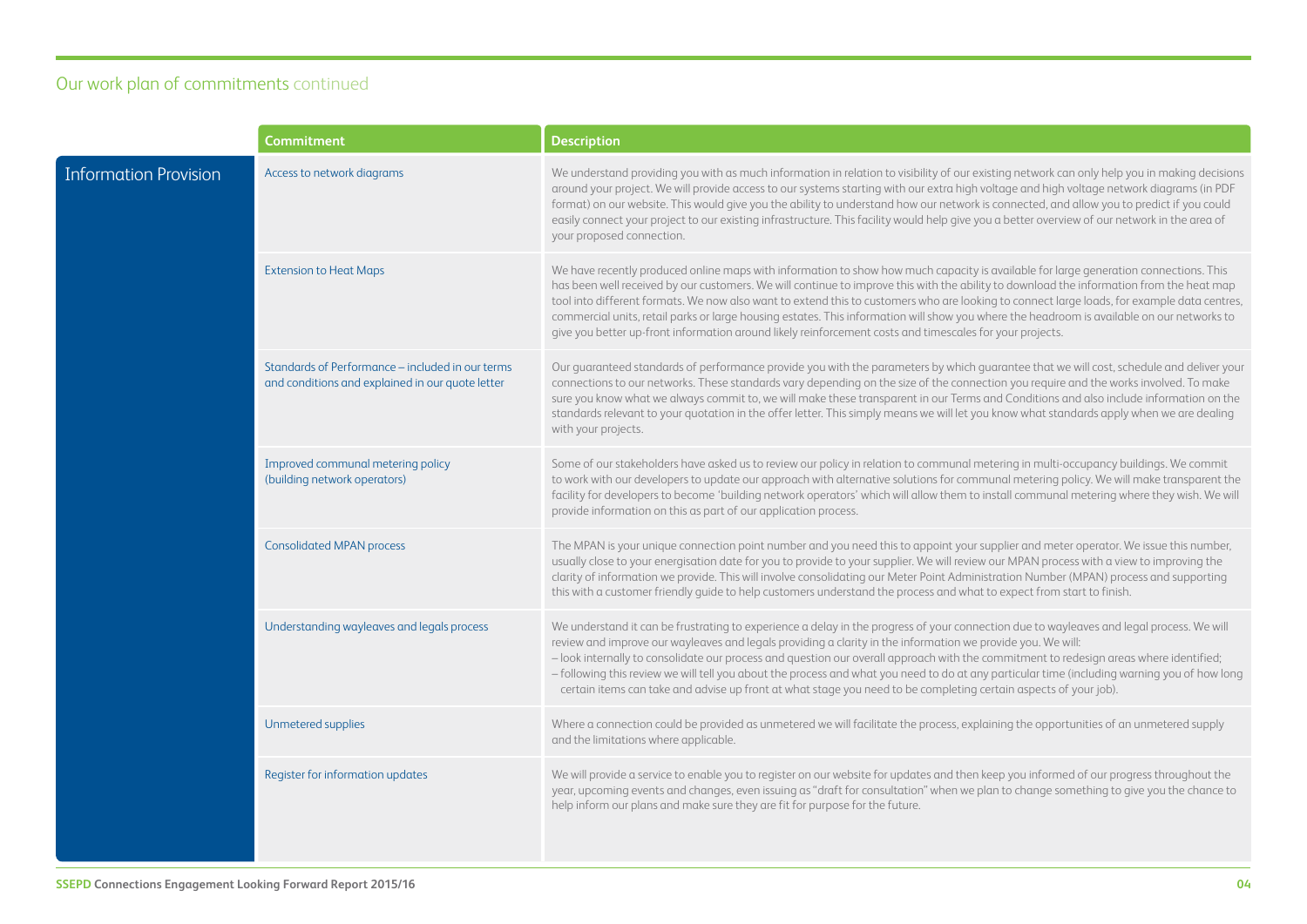|                            | Commitment                                            | <b>Description</b>                                                                                                                                                                                                                                                                                                                                                                                                                                                                                                                                                                                               |
|----------------------------|-------------------------------------------------------|------------------------------------------------------------------------------------------------------------------------------------------------------------------------------------------------------------------------------------------------------------------------------------------------------------------------------------------------------------------------------------------------------------------------------------------------------------------------------------------------------------------------------------------------------------------------------------------------------------------|
| The Application<br>Process | Online statement of works tracker                     | We will add a Statement of Works (SoW) tracker to our website. SoW is the process with National Grid, where a larger generation or demand<br>customer is required to go through the process to see whether their connection has an impact on the transmission network. Feedback from<br>our customers is that it would be useful to be able to track the process and see what the current status is. We propose to have this function<br>available via our website.                                                                                                                                              |
|                            | A connection optioneering process for load            | We will offer an improved estimating service to developers with long lead projects, for example 5-15 year build outs of new housing.<br>Currently, long lead projects are not suitable for formal quotations, and budget estimates don't provide enough detail. We will consult with<br>the relevant stakeholders to agree the level of detail required and what information is key to their project.                                                                                                                                                                                                            |
|                            | <b>Breakdown of costs</b>                             | Our customers have told us they want to see more information and further detail provided in our breakdown of costs. We will provide<br>more transparency in how these costs break down. We will produce a revised quote letter with the aim of making the information that is<br>important to you even more visable. This cost breakdown will be consistent across the different types of quotes we provide.                                                                                                                                                                                                     |
|                            | Extending our online application facility             | Currently you can apply for the majority of our connections projects online, pay for and track them through to completion. We will extend<br>our online application facility to unmetered customers to provide a greater choice in how you apply for your connection. This will include<br>acceptance, payment and project tracking.                                                                                                                                                                                                                                                                             |
|                            | Consortia register                                    | In certain circumstances, it may be beneficial for two (or more) developers to come together as a consortia - as sharing a connection and/or<br>reinforcement cost may be in both parties' interest. This is currently difficult for developers to do, but we will assist by helping facilitate this and<br>propose to add a 'consortia register' on our website for developers to register their interest in being made aware of consortia opportunities in a<br>given area. Once active it will then be publicised via the appropriate community bodies to ensure potential parties are aware of the facility. |
|                            | Review of generation connection offer                 | We will review our existing DOCO (generation connection offer letter) for simplicity and accessibility. Our plan is to revamp this contract in a<br>similar way to that carried out for our 'demand' quote letter. This should bring improvements by promoting the key information to the front<br>and improving it by using plain English, in comparison to the existing offer.                                                                                                                                                                                                                                 |
|                            | Improved quote pack                                   | We know that we currently have a range of different standard quotation packs containing different levels of information and breakdown.<br>We will review what we currently provide with our stakeholders, and improve the information we provide in our connection quotation. For<br>example we would like to deliver a standardised geographic plan illustrating proposed works with every quotation making it easier for you<br>to see what we have quoted for.                                                                                                                                                |
|                            | Standard design approval letter                       | Upon approval of a design submission from an Alternative Provider we will issue a standard letter to confirm approval, also detailing on<br>what the next steps and timescales will be. This will enable you as a customer to have a clear picture of what will happen next and give you<br>an indication on what to expect moving forward                                                                                                                                                                                                                                                                       |
|                            | Streamlined design approval                           | We aim to speed up the approval of Alternative Provider designs through the use of standard approved designs and staged solutions. Where<br>these agreed standard designs for simple and standard connection arrangements are used project specific design approval will not be required.                                                                                                                                                                                                                                                                                                                        |
|                            | Customer focused acceptance process for interactivity | When a quote becomes interactive, we commit to changing the acceptance process to allow the customer to accept the quote by providing just<br>the signed acceptance within the moratorium period. Those successful in the interactivity process will be required to forward payment within 10<br>workings days of being advised that their acceptance has been processed. Our smaller connection customers have said that this could avoid the<br>possible negative cash flow effect that upfront payment can have on an acceptance that may need to be cancelled if they have been unsuccessful.                |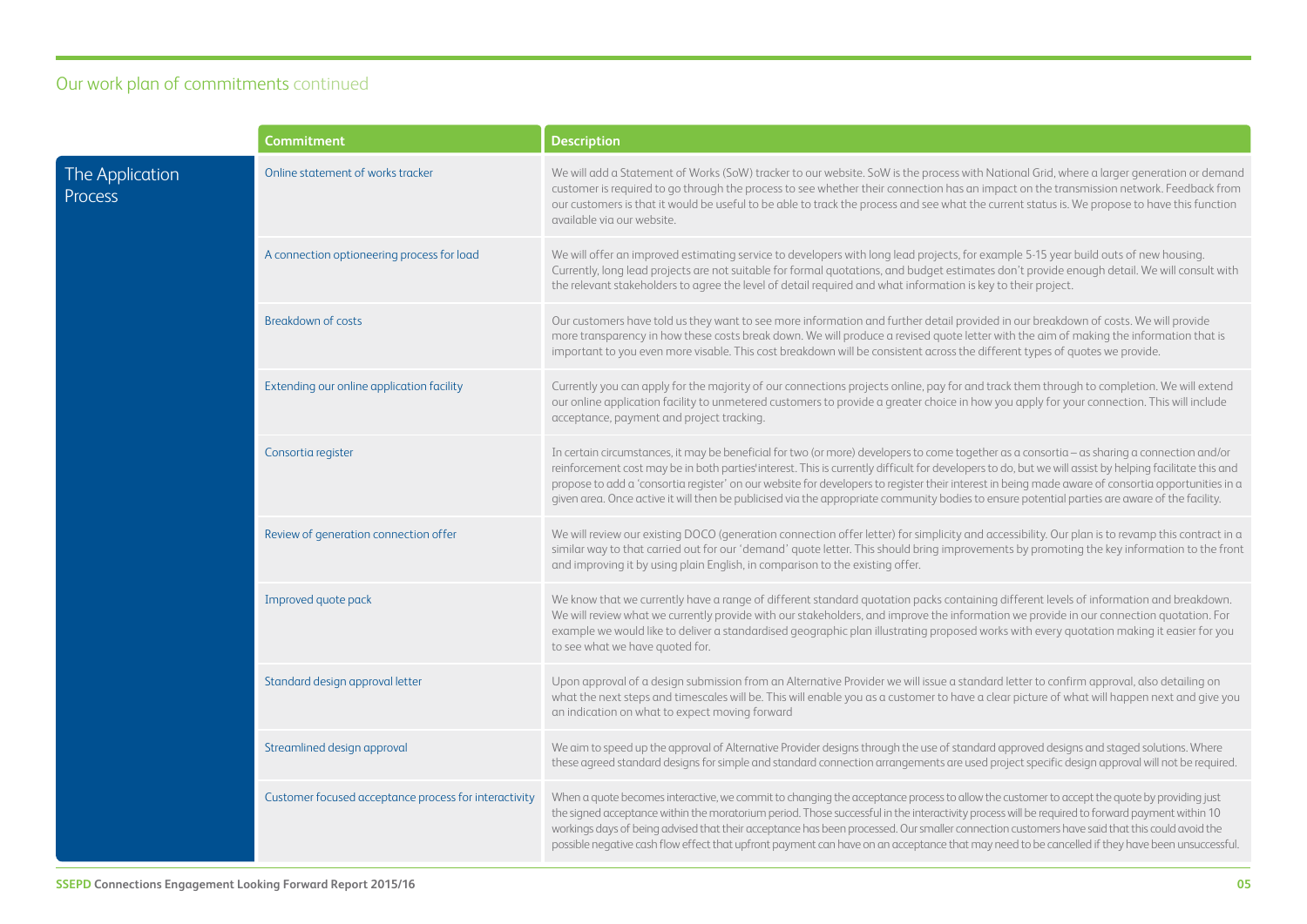|                            | <b>Commitment</b>                                                             | <b>Description</b>                                                                                                                                                                                                                                                                                                                                                                                                                                                                                                                                                                                                                                                                                                   |
|----------------------------|-------------------------------------------------------------------------------|----------------------------------------------------------------------------------------------------------------------------------------------------------------------------------------------------------------------------------------------------------------------------------------------------------------------------------------------------------------------------------------------------------------------------------------------------------------------------------------------------------------------------------------------------------------------------------------------------------------------------------------------------------------------------------------------------------------------|
| The Application<br>Process | Independent Connection Provider (ICP) staff to<br>become an approved designer | We will put in place a designer validation process to enable Alternative Providers to control designs via a self-certification process,<br>recognising the competencies and capacities of the organisations making the design submission.                                                                                                                                                                                                                                                                                                                                                                                                                                                                            |
| <b>Getting Connected</b>   | Review the restrictions on capacity of an unmetered<br>connection             | We will review the current restriction on the capacity that an unmetered connection may be (currently 25A.) with the intention of<br>increasing this to 100A.                                                                                                                                                                                                                                                                                                                                                                                                                                                                                                                                                        |
|                            | Alternative Provider to identify own POC                                      | We will put in place a process to allow Alternative Providers to access the necessary information required to enable the identification of<br>their points of connection to our network for the majority or straightforward new connections and diversions. This will give all access to<br>information to the same level of detail and in the same manner as we have ourselves.                                                                                                                                                                                                                                                                                                                                     |
|                            | Construction, adoption and connection agreements                              | We will ensure we have in place a fair and equitable framework and model agreements available to our Alternative Providers, to help reduce<br>administration and touch points throughout the process.                                                                                                                                                                                                                                                                                                                                                                                                                                                                                                                |
|                            | Online project tracking facility                                              | We intend to make it easier for our customers to track the progress of their project online on our website. This will provide you with an<br>overview of the following: What stage your project is at, the next milestone, important dates; and, the contact details for the member of<br>staff responsible at each stage of your connection.                                                                                                                                                                                                                                                                                                                                                                        |
|                            | Visit and inspect retro charges                                               | Our current practice is to include costs for any likely planned commissioning and witness tasks we may have to carry out in our initial quotation.<br>Going forward, where requested by the Alternative Provider, rather than up-front we will reserve asking for this until just prior to energisation.                                                                                                                                                                                                                                                                                                                                                                                                             |
|                            | Alternative Provider visibility to inspection and<br>monitoring               | We will provide full access to all inspection and monitoring results carried out at an Alternative Providers site. We will demonstrate that<br>Alternative Providers are not subject to any increased level of quality assurance audits that we carry out on our own staff sites.                                                                                                                                                                                                                                                                                                                                                                                                                                    |
|                            | Commissioning assistance                                                      | The final step for all networks to be energised is the final commissioning. We recognise that this is often when particular issues emerge.<br>To mitigate this we commit to provide, at the stage when a network design has been approved, an explanation of our requirements clearly<br>and unambiguously presented to ensure wherever possible a successful first commissioning of a site.                                                                                                                                                                                                                                                                                                                         |
|                            | The adoption process                                                          | It can be confusing to know exactly what documentation requires to be in place and completed as we work with your Alternative provider<br>through the adoption process. We will review this process to provide a list, timeline and flowchart to track the process through the adoption<br>process for Alternative Providers                                                                                                                                                                                                                                                                                                                                                                                         |
|                            | Increased witness testing resource                                            | We recognise that during particularly busy periods for renewable generation connections there may be occasions when we struggle to have<br>enough engineers ready to witness the commissioning of your renewable generation project. We commit to increase the number of our<br>trained Witness Testing resource to help facilitate connections during these peak connection points.                                                                                                                                                                                                                                                                                                                                 |
|                            | Link box requirement                                                          | At the interface of an IDNO and DNO network there has historically been the need to have an interface point of isolation which separates<br>the two networks. This has been required on both safety and customer service grounds and where DNOs have required it to be a part<br>of the connections design the cost of its installation has been met by the ICP/IDNOs customer. There has been much debate about the<br>efficiency of the link box and the fact that it adds an unnecessary cost to the IDNO which is construed as a barrier to entry in the competitive<br>market. To resolve this issue we will no longer insist on these as standard and where deemed necessary by ourselves, we will fund these. |